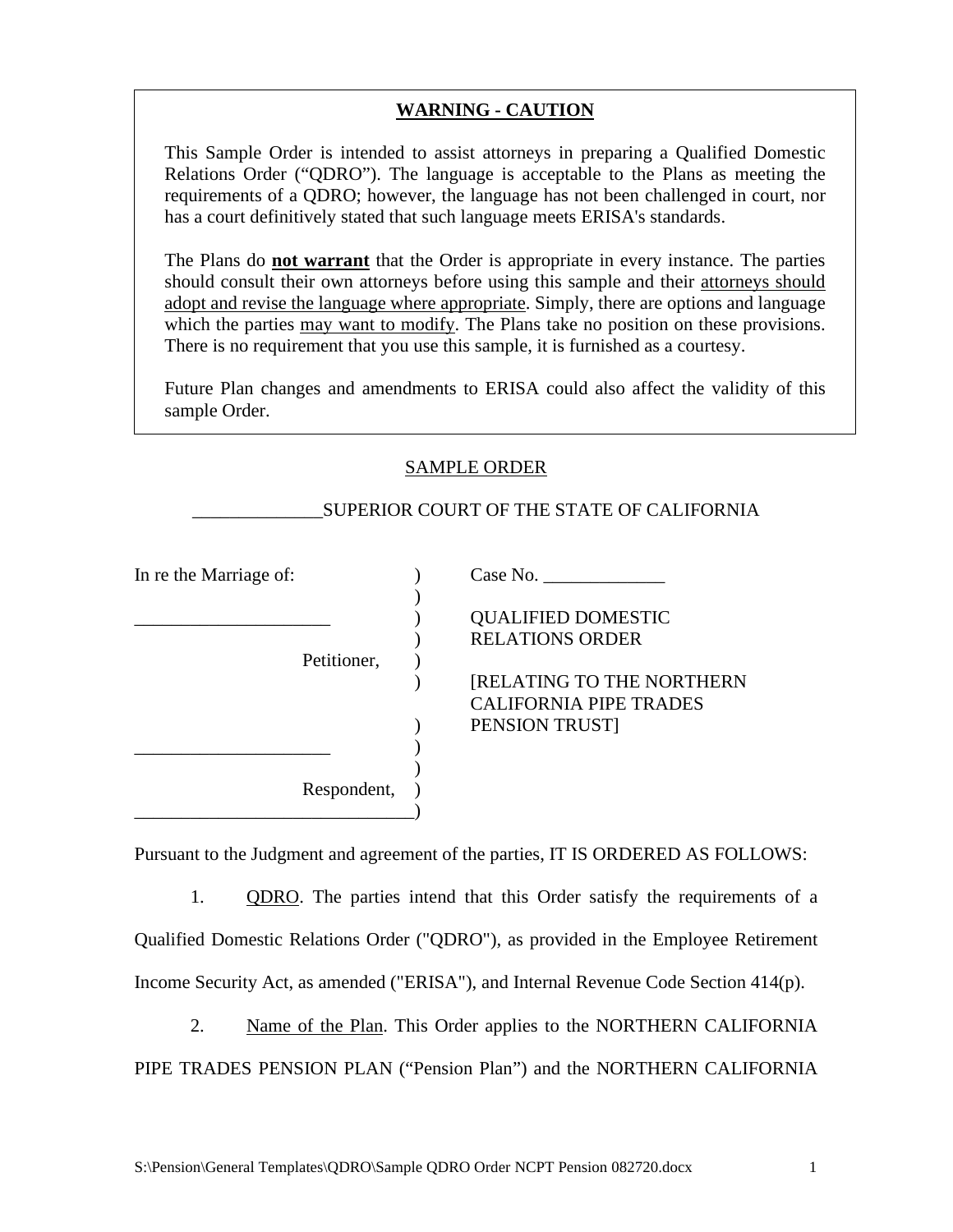PIPE TRADES SUPPLEMENTAL 401(k) RETIREMENT PLAN ("Supplemental 401(k) Retirement Plan"), both of which comprise the NORTHERN CALIFORNIA PIPE TRADES ("NCPT") PENSION TRUST. The Order also applies, if applicable, to the Participant's interest in the predecessor Plans, the Bay Area Pipe Trades Pension Plan (the predecessor to the NCPT Pension Plan) and/or the NCPT Supplemental Pension Plan, and/or the UA Local 342 Defined Contribution Plan, and/or the UA Local 444 Defined Contribution Plan (predecessors to the NCPT Supplemental 401(k) Retirement Plan).

3. Parties. The contact information for each party is:

|    | a.                                                                     |                                                                                                                                                                                                                                |
|----|------------------------------------------------------------------------|--------------------------------------------------------------------------------------------------------------------------------------------------------------------------------------------------------------------------------|
|    |                                                                        | Name: Name and the second contract of the second contract of the second contract of the second contract of the second contract of the second contract of the second contract of the second contract of the second contract of  |
|    |                                                                        |                                                                                                                                                                                                                                |
|    |                                                                        | ,我们也不会有什么。""我们的人,我们也不会有什么?""我们的人,我们也不会有什么?""我们的人,我们也不会有什么?""我们的人,我们也不会有什么?""我们的人                                                                                                                                               |
|    |                                                                        | Phone: Phone Phone Phone Phone Phone Phone Phone Phone Phone Phone Phone Phone Phone Phone Phone Phone Phone Phone Phone Phone Phone Phone Phone Phone Phone Phone Phone Phone Phone Phone Phone Phone Phone Phone Phone Phone |
|    |                                                                        | Social Security No. and Date of Birth (May be provided separately)                                                                                                                                                             |
|    | $\mathbf b$ .                                                          |                                                                                                                                                                                                                                |
|    |                                                                        | Name:                                                                                                                                                                                                                          |
|    |                                                                        | Address: 1000 million and the contract of the contract of the contract of the contract of the contract of the contract of the contract of the contract of the contract of the contract of the contract of the contract of the  |
|    |                                                                        | and the control of the control of the control of the control of the control of the control of the control of the                                                                                                               |
|    |                                                                        | Phone: 2008. Contract and the contract of the contract of the contract of the contract of the contract of the contract of the contract of the contract of the contract of the contract of the contract of the contract of the  |
|    |                                                                        | Social Security No. and Date of Birth (May be provided separately)                                                                                                                                                             |
|    |                                                                        | The parties agree to notify the Plan of any address change and/or the death of the other party.                                                                                                                                |
| 4. | Period of Marriage. The parties agree that the period of marriage was: |                                                                                                                                                                                                                                |

Date of Marriage: Date of Separation:

For purposes of this QDRO: (a) If the marriage was on or before the 15th of a month, the parties will be considered married that month; (b) If the marriage occurred after the 15th of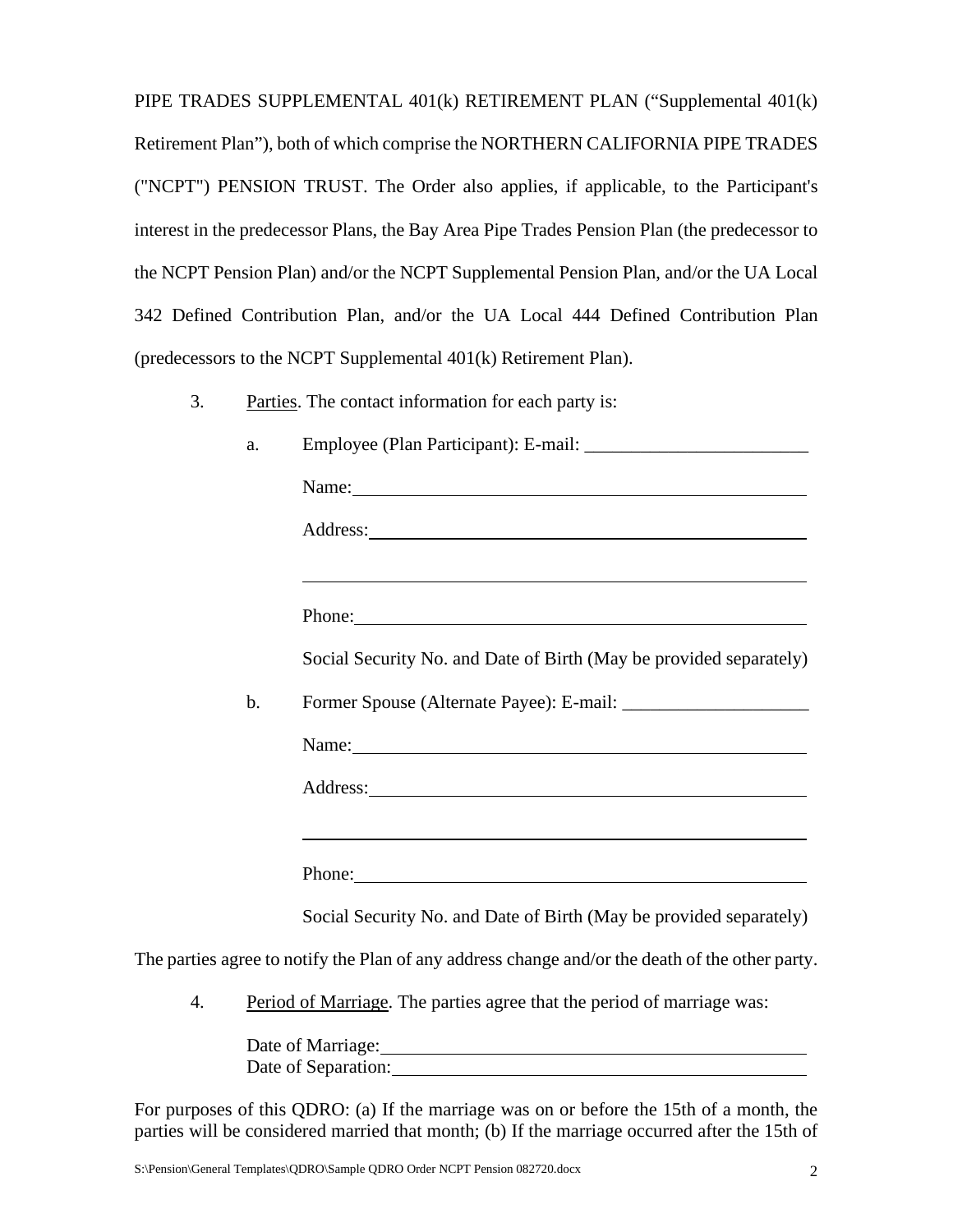a month, the parties will not be considered married that month; (c) If the separation was on or before the 15th of a month, the parties will not be considered married that month; (d) If the separation occurred after the  $15<sup>th</sup>$ , the parties will be considered married that month.

5. Vested Status. No benefits are payable to the Former Spouse unless the Participant has a Vested benefit under the applicable Plan as of the Date of Separation under the Pension Plan.

6. Benefit Commencement Date. The Former Spouse's "Benefit Commencement Date" is the effective date as of which Plan benefits commence being paid to the Former Spouse under this Order. The parties understand that retroactive benefits are not paid for periods prior to filing of an Application, except as required by applicable law.

To the extent required by applicable law, benefits shall commence being paid to the Former Spouse by no later than the Participant's "required beginning date" as defined in Internal Revenue Code Section 401(a)(9).

7. Former Spouse's Benefit. The Former Spouse is awarded a benefit as provided herein and is an "Alternate Payee" as defined in ERISA. (The term "Former Spouse" is used throughout this Order.) The Former Spouse's benefit shall be one-half of the community property of the Participant's benefit as follows:

a. Northern California Pipe Trades Pension Plan. During the marriage, the Participant earned Retirement Benefits under the NCPT Pension Plan (and/or its predecessor Plan, the Bay Area Pipe Trades Pension Plan) that are considered community property of the parties. The parties agree that the Former Spouse has a one-half share of the community property of the Participant's pension benefits from the Date of Marriage through the Date of Separation. For purposes of this Order, the value of such credits will be based on the benefit rate for the particular years when the credit was earned.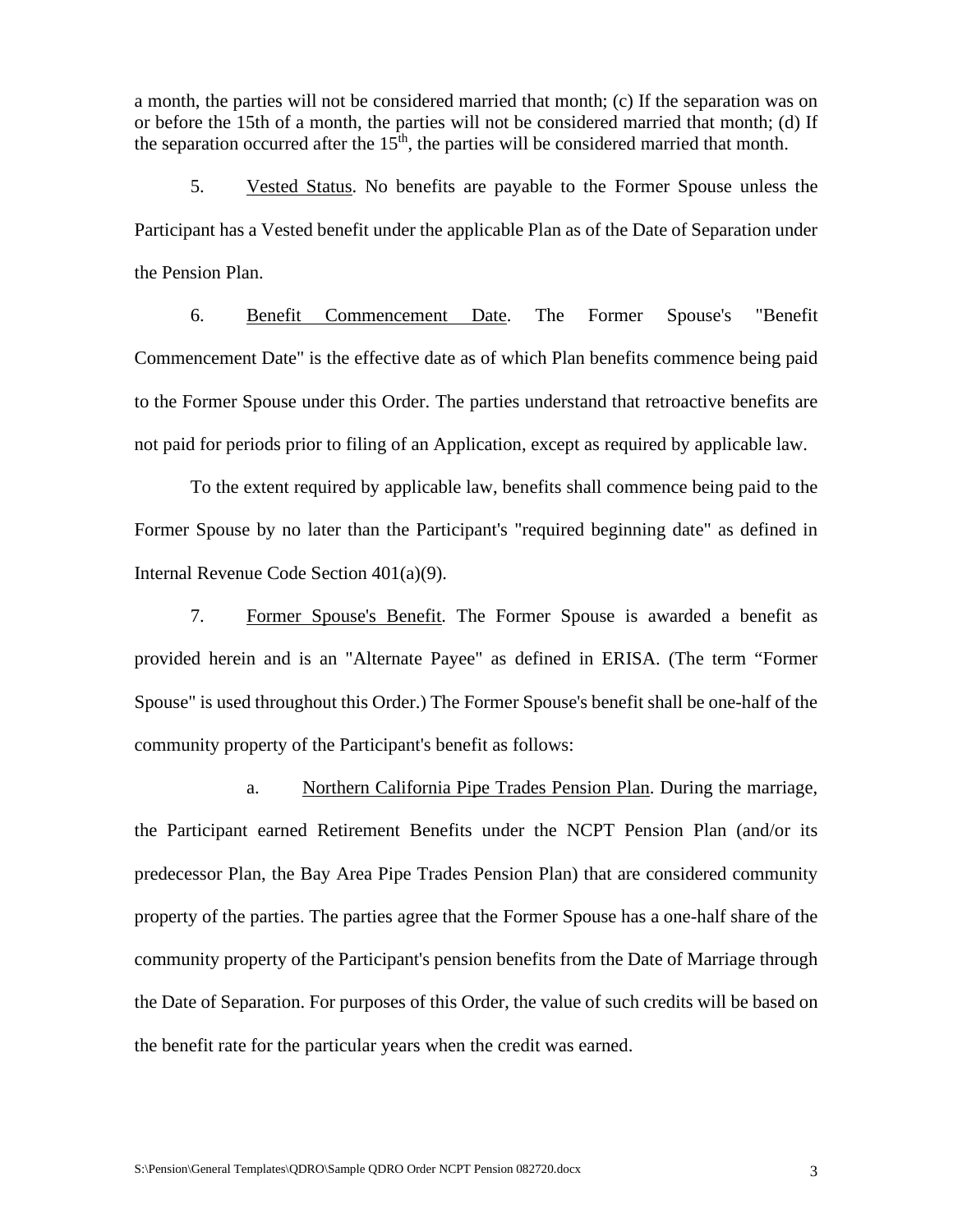The parties recognize that the Former Spouse's benefit is reduced to account for: (a) actuarial adjustments as required by the Plan (such as accounting for the Former Spouse's age); (b) Early Retirement; and/or (c) the benefit option elected by the Former Spouse.

b. Northern California Pipe Trades Supplemental 401(k) Retirement Plan. This Order also creates and recognizes the Former Spouse's right to one-half of the community property of the Participant's NCPT Supplemental 401(k) Retirement Plan (which encompasses the predecessor entity, the NCPT Supplemental Pension Plan, and/or the UA Local 342 Defined Contribution Plan, and/or the UA Local 444 Defined Contribution Plan; whichever is applicable, if such benefits have been transferred to this Plan). The community value is determined by adding the contributions made on the Participant's behalf from the Date of Marriage through the Date of Separation, plus any asset appreciation, minus any asset depreciation, minus Plan expenses (including earnings minus losses and expenses since the separation date).

The Former Spouse's community property will be segregated and an Account established in the Former Spouse's name within a reasonable period of time upon the receipt of an approved court filed QDRO. The parties acknowledge that the value of such Account or amount will vary depending upon the date the transfer occurs. At that time, the administrative fee of \$250 will be deducted from the Participant's Account and \$250 will be deducted from the Former Spouse's Account. Former Spouse shall be entitled to future earnings and asset appreciation minus any asset depreciation and Plan expenses, based on their Account balance. Former Spouse's Account balance will be calculated in the same manner for any Market Value Adjustments as every other Participant in the Plan.

The Former Spouse shall have total control over his or her Individual Account to the extent allowed by the Plan including the right to designate a Beneficiary(ies) to receive benefits upon his or her death. Similarly, the Participant will have total control over their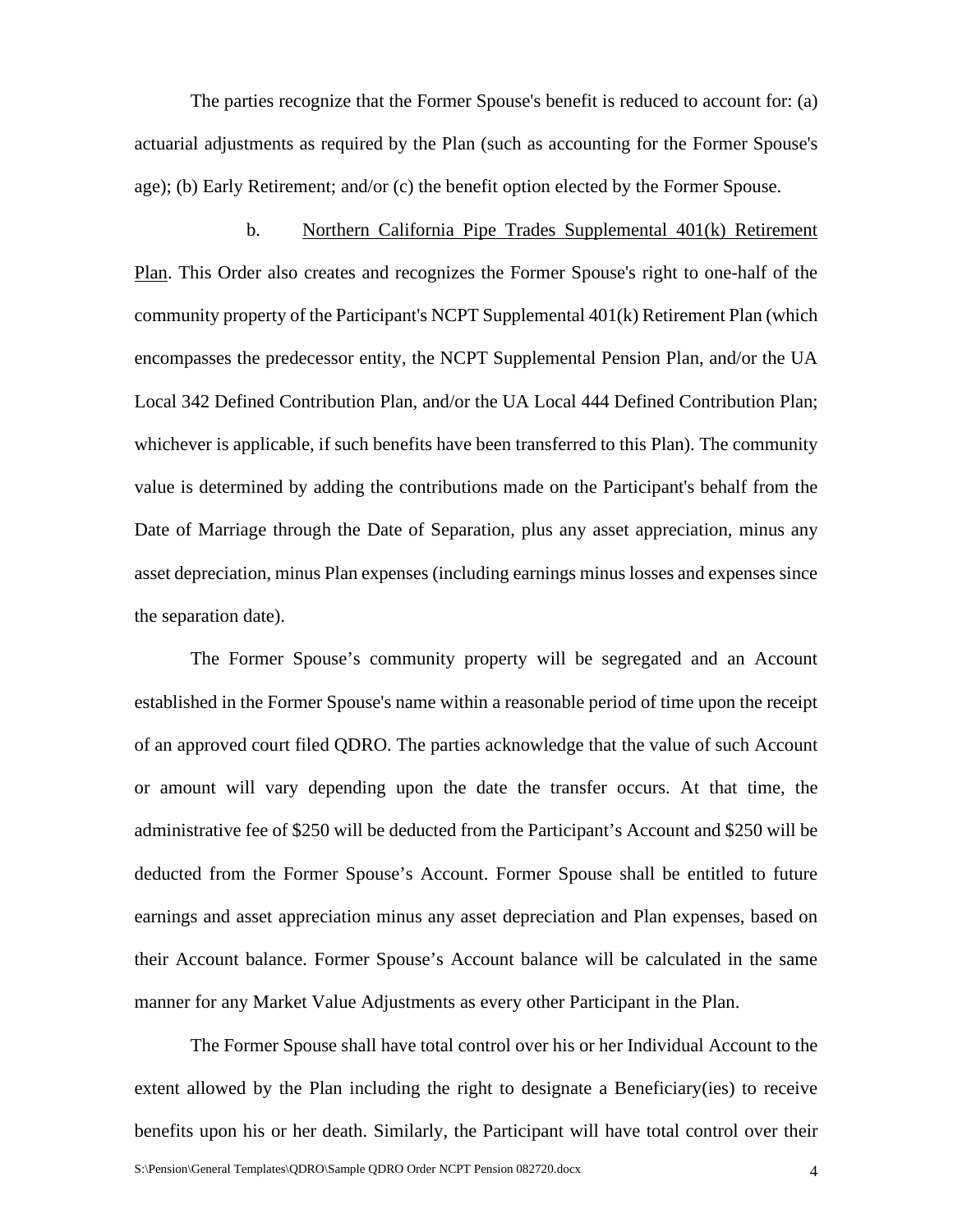remaining benefits in the Plan. The Former Spouse will not have any right, title, or interest in the Participant's remaining balance, including being designated as a Beneficiary for any death or other benefits provided by the Plan.

c. Reduction of Benefits. The benefits payable to the Participant shall be reduced by the amount of the Former Spouse's benefits as provided herein for each Plan.

8. Former Spouse's Election to Start Payments Early. The Former Spouse may elect to commence receiving benefits prior to the Participant.

a. Pension Plan. The Former Spouse may elect to commence receiving benefits at any time after the earliest date that the Participant could elect to retire under the Plan or otherwise commence receiving benefits under the Plan. Notwithstanding any provision herein to the contrary, the Former Spouse's entitlement to Early Retirement Benefits is not intended to and will not adversely affect the Participant's remaining benefits.

By selecting a benefit commencement date earlier than the date the Participant commences receiving benefits under the Plan, the Former Spouse acknowledges that he or she will not be entitled to share in any benefit increase adopted after the benefits commence being paid and that he or she will not be entitled to any retirement subsidy provided in the Plan prior to the date the Participant retires or otherwise commences receiving benefits. Former Spouse acknowledges that the Plan's Early Retirement reduction factors and actuarial factors, based on the Participant's age on the Former Spouse's Date of Retirement, shall apply to the Former Spouse's benefit.

b. Supplemental 401 (k) Retirement Plan. A Former Spouse may elect to receive his or her benefits under the Plan regardless of the Participant's entitlement to receive benefits.

9. Provisions Applicable to Pension Plan.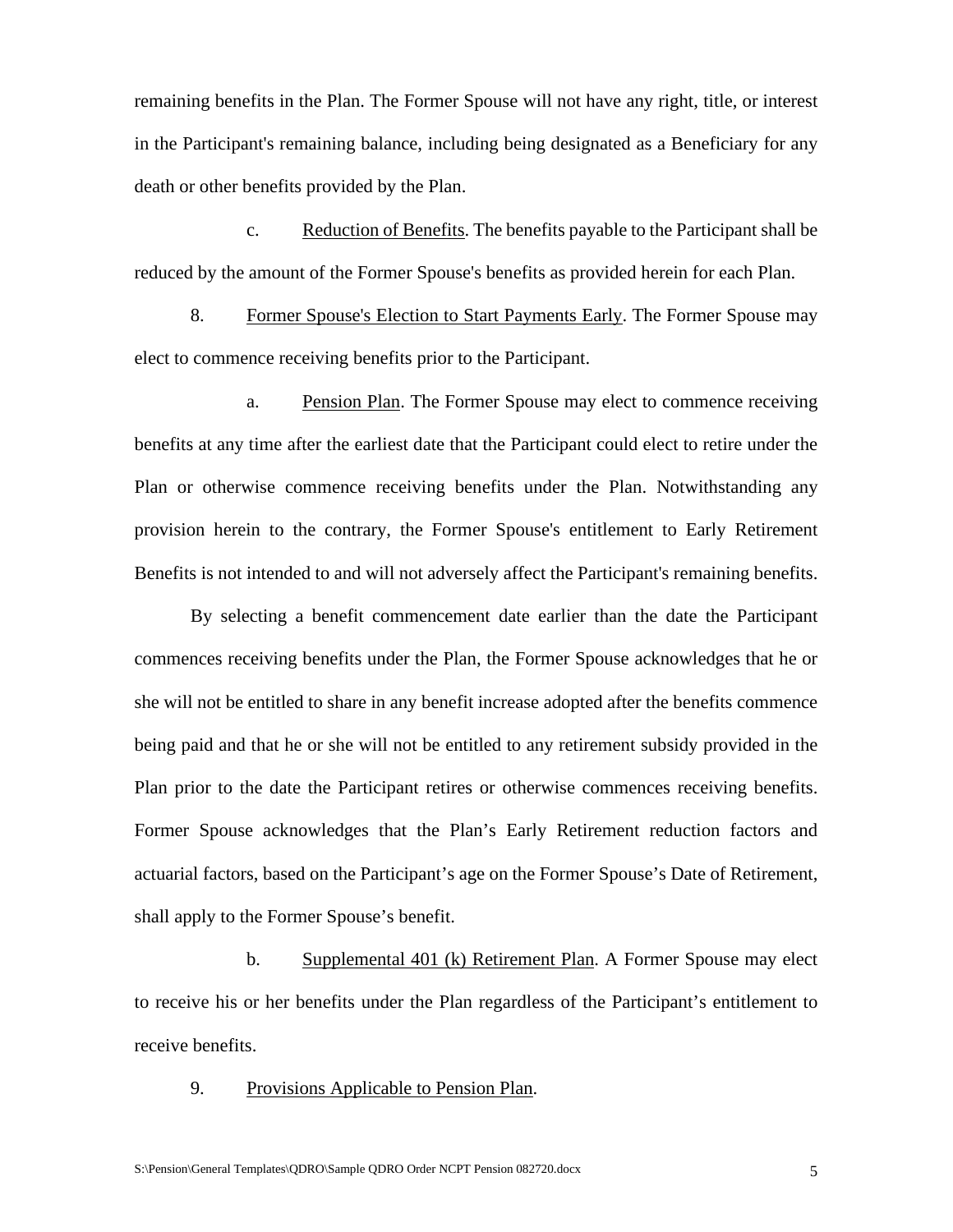a. Former Spouse's Benefit Options. The Former Spouse's benefit in the Plan shall be actuarially adjusted so that the benefit will be paid as a life annuity. The Former Spouse may then elect any optional form of payment available under the Pension Plan for his or her community property, including a life annuity based on the Former Spouse's life. The form elected must comply with the minimum distribution requirements of Section 401(a)(9) of the Internal Revenue Code. The Former Spouse shall have the right to designate a Beneficiary(ies) only to the extent that death benefits are/or may be available under the form of benefit option elected. If, for example, the Former Spouse elects a life annuity based on his or her life, the benefits cease upon the later of the Former Spouse's death or guaranteed months of payments. If the Former Spouse dies before the guaranteed months of payments have been made, the remaining payments shall be made to the designated Beneficiary(ies). If no Beneficiary(ies) has been designated, payments shall be made to the Former Spouse's children in equal shares and, if no children, then in accordance with the Plan Document.

b. Participant's Death After Former Spouse's Benefit Has Commenced. The Former Spouse's benefits will not be affected (unless the Former Spouse's benefit is based on the Participant's lifetime). Furthermore, the Former Spouse will not be entitled to any death benefits payable as a result of the death of the Participant and the Participant's benefit will be paid to his or her designated Beneficiary(ies). If no Beneficiary(ies) has been designated, payments shall be made in accordance with the Plan Document.

c. Participant's Death Before Former Spouse's Benefit Has Commenced. If the Former Spouse survives the Participant, the Former Spouse will be considered the Surviving Former Spouse for purposes of Internal Revenue Codes sections 401(a)(11) and 417 as to their one-half interest in the community property of any death benefit or Pre-Retirement Survivor Benefit that is payable under the Plan. The Former Spouse may elect any form of payment available under the Plan for their community property.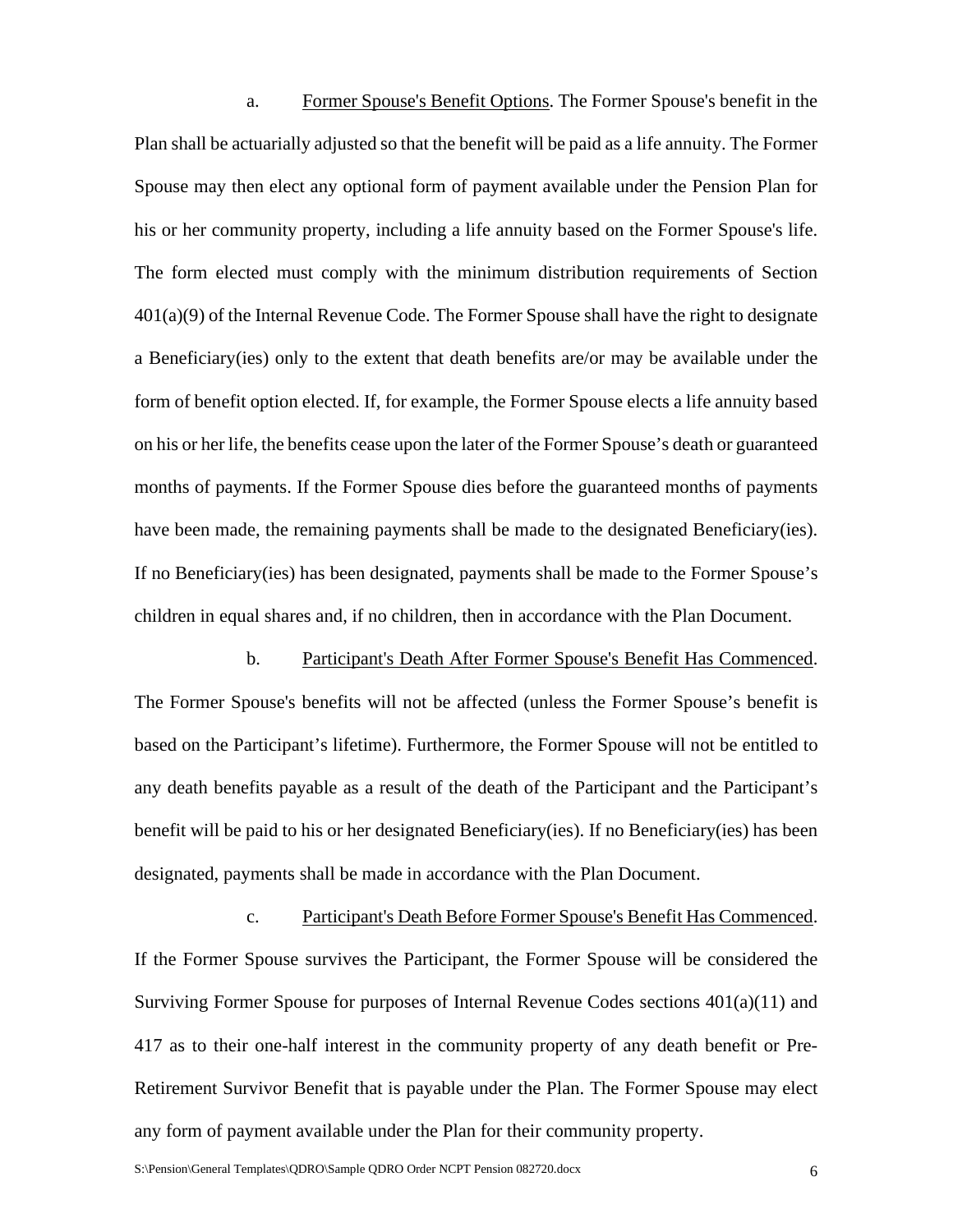d. Former Spouse's Death Before Participant's and Former Spouse's Benefits Have Commenced. If the Participant survives the Former Spouse, before benefits commence, all benefits shall be paid to the Participant or the Participant's Beneficiary(ies) and no benefits will be payable to the Former Spouse or the Former Spouse's Beneficiary(ies) regardless of the Former Spouse's community property.

e. Former Spouse's Death After Participant's and Former Spouse's Benefits Have Commenced. Any community property awarded to the Former Spouse reverts back to the Participant.

f. Former Spouse is Older than the Participant. The Former Spouse is not entitled to commence receiving benefits until the Participant is entitled to commence receiving benefits, regardless of the Former Spouse's age.

g. Disability Benefits. The Former Spouse is not entitled to any portion of Disability Pension benefits that are payable to the Participant prior to the date that the Participant would be eligible for Early Retirement benefits.

Upon the date that the Participant would have qualified for Early Retirement, subject to the Plan's age reduction factors based on the Participant's age, if applicable, or Normal Retirement, the Former Spouse may elect to commence receiving benefits. As of the Former Spouse's benefit commencement date, the Participant's Disability Pension benefit will be reduced by the full amount of the Former Spouse's community property.

h. Additional Payments. The Former Spouse shall not share in any additional payments, 13<sup>th</sup> checks, or cost of living adjustments issued to Retirees.

10. Form of Benefit – Supplemental 401(k) Retirement Plan. The Former Spouse may elect any form of payment available under the Plan. If the Former Spouse predeceases the Participant after benefits have commenced being paid, there will be no reversion of benefits to the Participant. Benefits will be paid pursuant to the Former Spouse's Beneficiary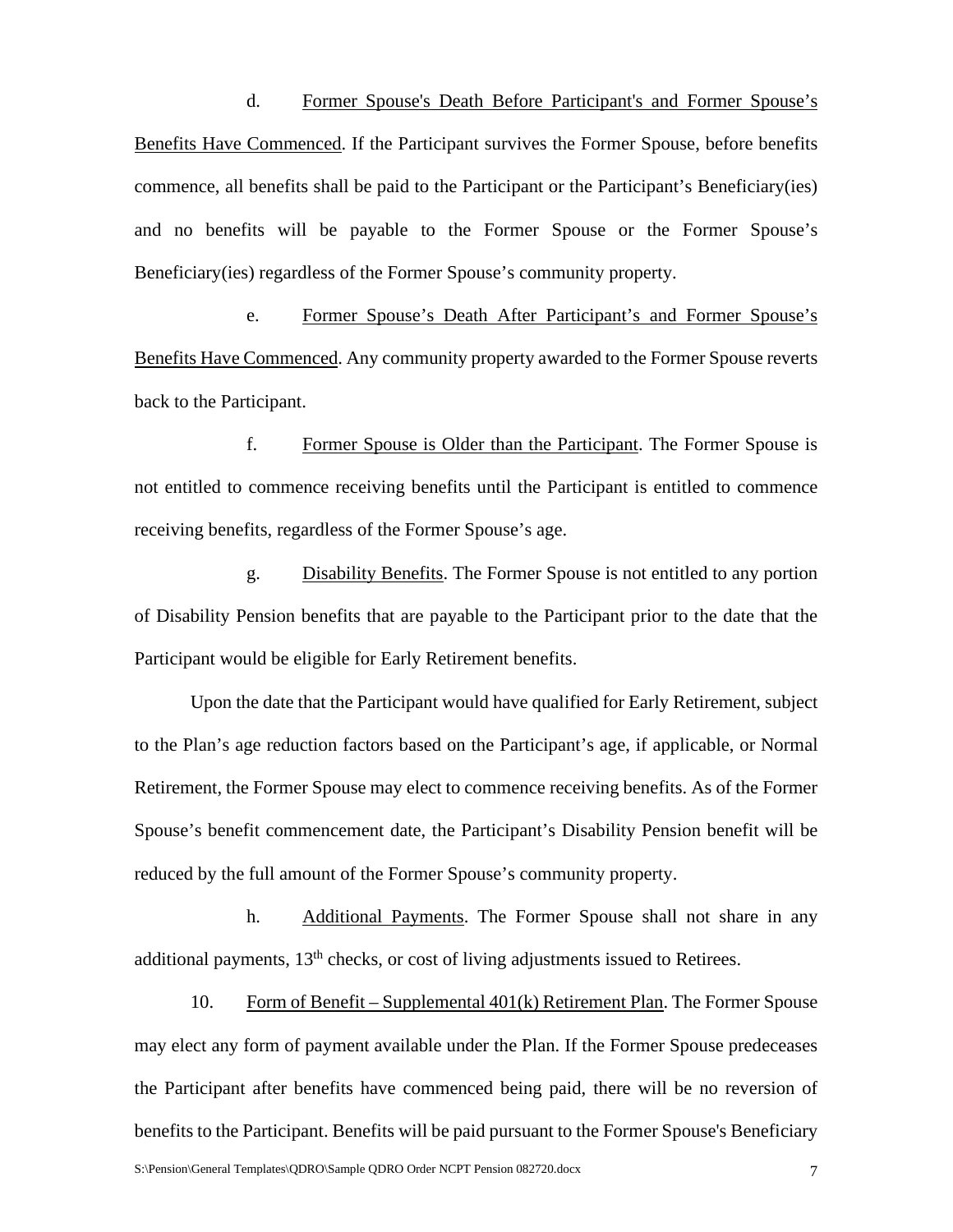designation. If the Participant predeceases the Former Spouse after benefits have commenced, there will be no effect to the Former Spouse's benefit. The Former Spouse will not be entitled to any death benefits payable as a result of the Participant's death, unless the Participant named the Former Spouse as a designated Beneficiary after the Final Judgment is entered.

11. Overpayments. Both parties agree that if an overpayment exists under the NCPT Pension Plan, NCPT Supplemental 401(k) Retirement Plan, or NCPT Health and Welfare Plan, full repayment and/or an approved re-payment plan must be on file with the Trust Fund Office in order for any benefits to commence from either Plan.

12. Participant's Residual Benefits. Any benefits under either Plan not specifically given to the Former Spouse under this Order shall be the Participant's sole and separate property. The Former Spouse waives the right to any additional benefits.

13. Statutory Limits. Notwithstanding any provision to the contrary, in no event shall this Order be interpreted as requiring either of the Plans to do any of the following:

a. Require payment of benefits to the Former Spouse which are already required to be paid to another Former Spouse, Child, or other person under a prior QDRO.

b. Require the Plan(s) to provide benefits with a greater actuarial value than it would otherwise pay were there no QDRO.

c. Require the Plan(s) to provide any type or form of benefit or any option not otherwise provided under the Plan(s).

14. Lump Sum Distribution. If the present actuarial value of a benefit from either Plan is \$5,000 or less, the Plan(s) may distribute such benefit in a lump sum.

15. Pension Plan Requirements for Commencement of Benefits.

a. The Former Spouse is required to file the applicable Application with the Trust Fund Office.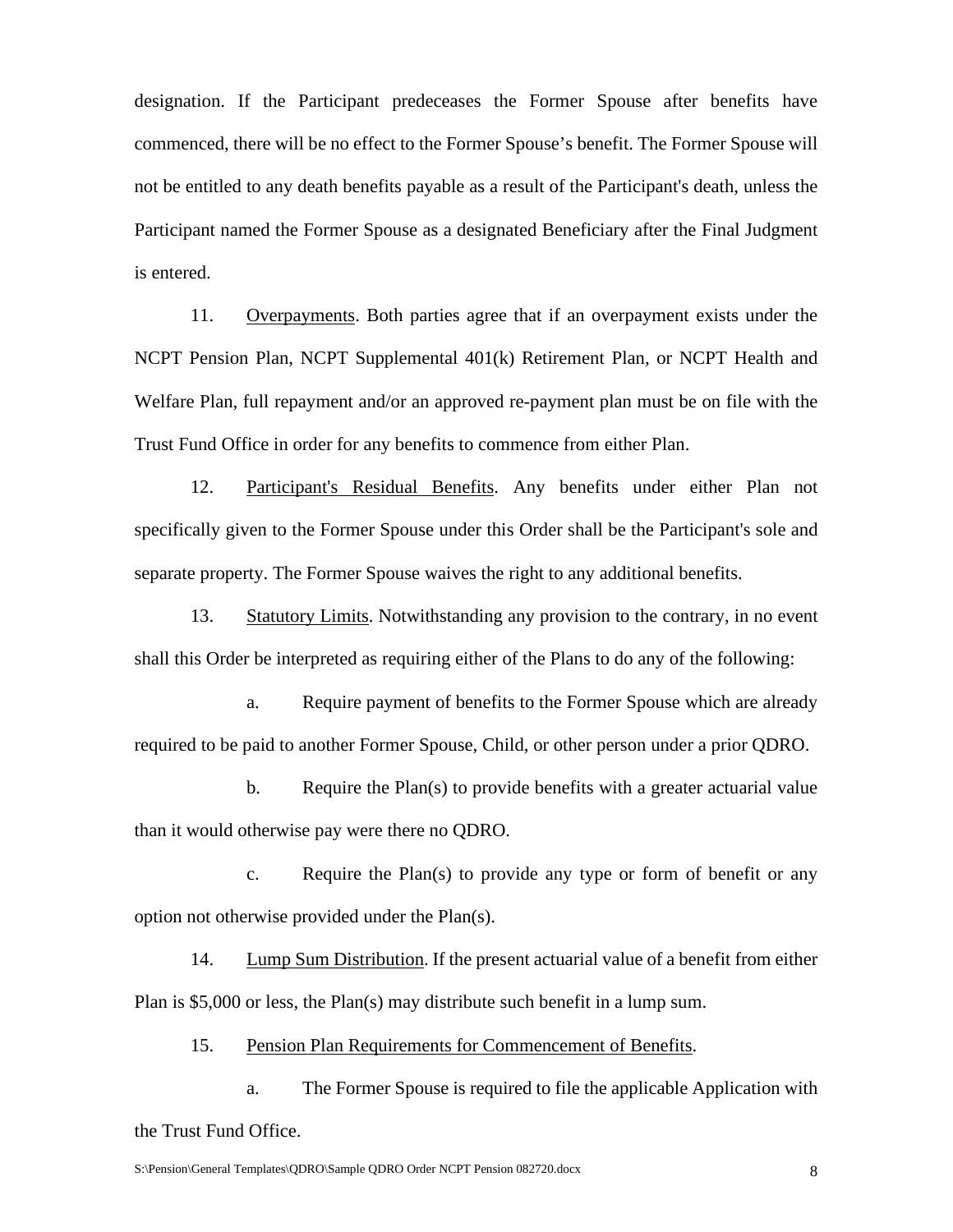b. The Former Spouse must provide the Trust Fund Office with any information or documents needed to determine the Former Spouse's benefits.

c. The Former Spouse agrees to comply with the Trust Fund Office and all requirements needed to effectuate this Order.

d. The Former Spouse agrees to notify the Trust Fund Office of any address and/or name change. Furthermore, the Former Spouse acknowledges that failure to notify the Trust Fund Office of a change of address, may result in the Trust Fund Office not being able to notify the Former Spouse when the Participant applies for Retirement Benefits. Should the Former Spouse wish to apply for benefits prior to the Participant, they would need to contact the Trust Fund Office.

e. The Former Spouse acknowledges that the commencement date of benefits will be determined by the Trust Fund Office upon receipt of the Application.

f. If the Former Spouse fails to comply with the Plan and/or Trust Fund Office requirements, including but not limited to, submission of the applicable Application, within 90 days from the date of the request, the Former Spouse's Community Property Interest shall revert back to the Participant until the Former Spouse submits the required documents. The Former Spouse's Retirement Benefit will be effective as soon as administratively feasible, but no later than 60 days, after the required documents are received at the Trust Fund Office.

16. Savings Clause. It is the intention of the Former Spouse and Participant that this Order shall qualify as a QDRO. If any provision is determined to be inconsistent with the definition of a QDRO or applicable law, this Order shall be amended as may be necessary to comply with such requirements. If required by applicable law, the parties agree that they shall enter into a stipulation (which may be a letter of agreement) as may be reasonably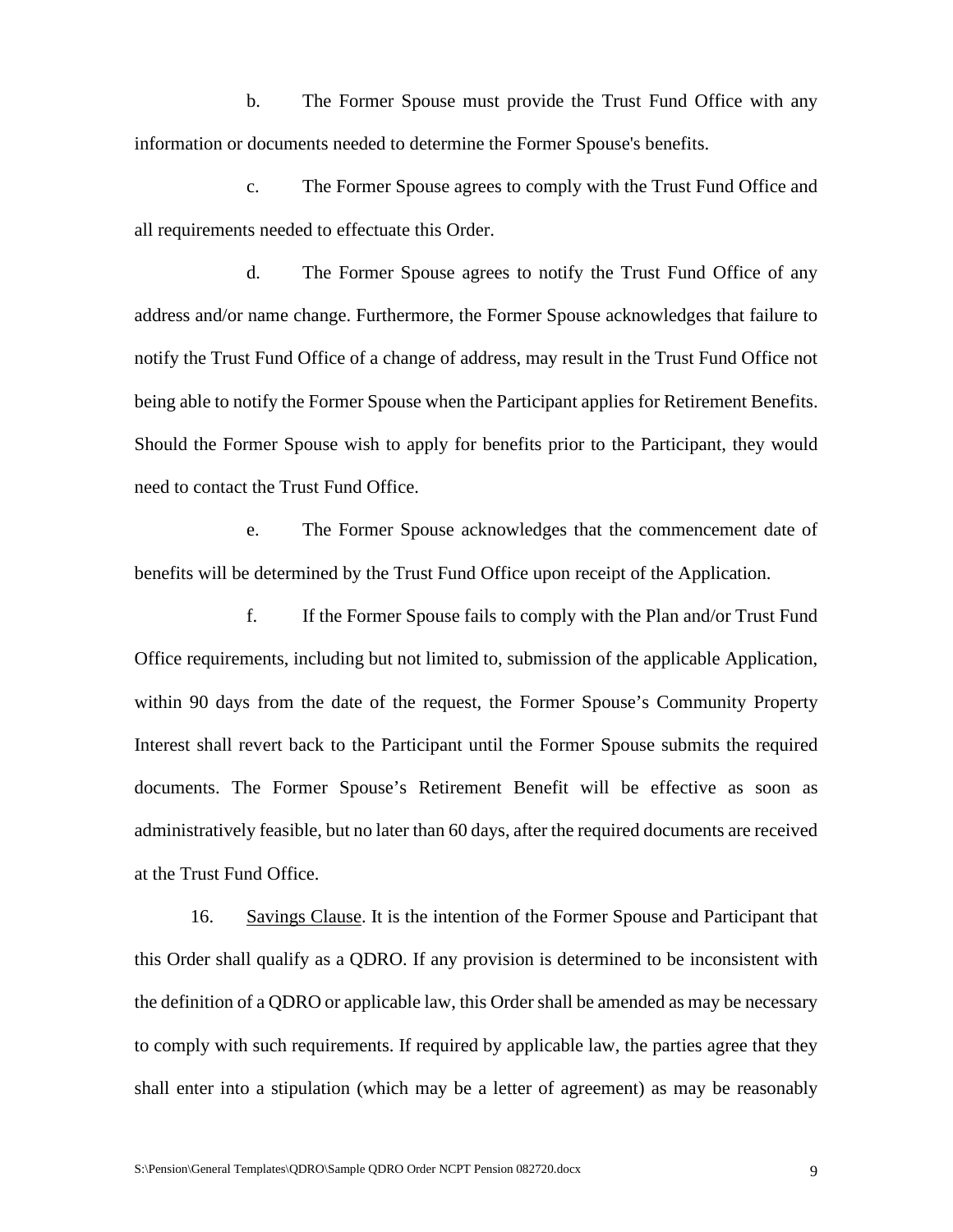required to amend this Order (without the necessity of having to return to Court). The Parties release the Plan from any liability for accepting such a Stipulation or letter agreement.

17. No Prior Order. The parties certify that they are not aware of prior Orders which dispense of benefits hereunder.

18. Definitions. Terms not specifically defined in this QDRO shall have the meanings defined in the applicable Plan.

19. Limited Approval. Approval of a QDRO indicates only that the Plans find the Order to meet the basic requirements of ERISA and does not violate either or both Plans. Approval of the Order is not a determination by the Plan(s) that the Order makes a legally proper division of marital property. Plan Representatives, Trust Legal Counsel, Trustees, and the Plan assume no responsibility to the parties for the correctness or fairness of such division.

20. Plan Interpretation. The parties recognize and understand that under the Plans, the Trustees have total discretion in the interpretation of the Plans and this Order.

21. Amendment. The Court retains jurisdiction to enforce or amend this Order insofar as is necessary to establish or maintain its qualifications as a QDRO, or as is necessary. If, however, a disagreement arises as to the interpretation of the Order, the parties may agree or stipulate as to the proper interpretation without having to return to Court for approval. The Parties release the Plan(s) from any liability for complying with any such Stipulation or letter agreement.

22. Copy of Order to Trust Legal Counsel. Petitioner shall furnish the Trust's Legal Counsel with a copy of the Order filed and approved by the Court within 30 days of obtaining Court approval.